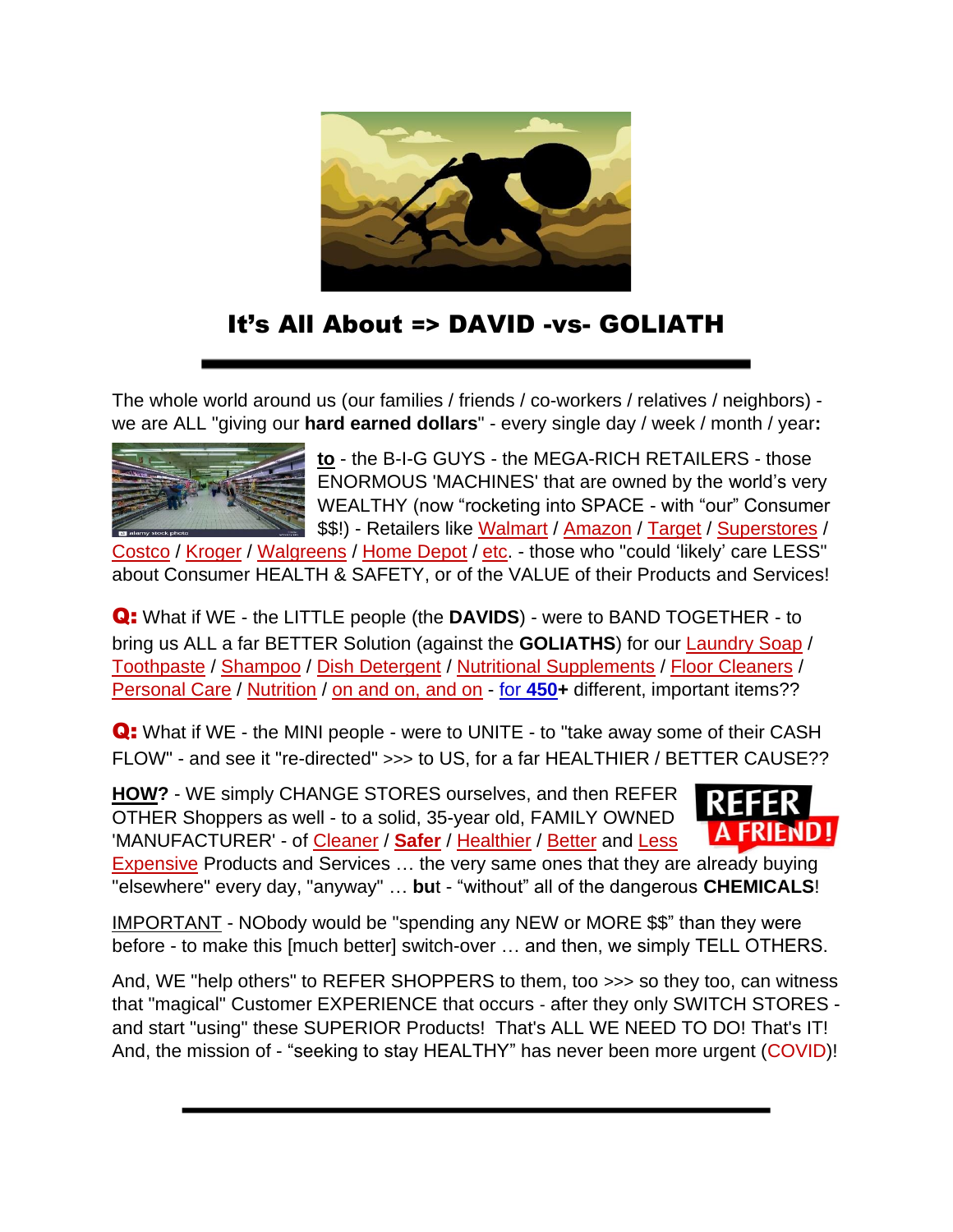## But first >>> W-H-Y should we be DOING This??



**The Need for SAFER Products!** - The marketplace is "filled" with many "thousands" of **UN-safe** Customer Products and Services from these MEGA RETAIL OUTLETS *and* from these **(**11**)** different

MANUFACTURERS (Kellogg's // General Mills // Kraft-Heinz // Mondelez International // MARS // Coca-Cola // Unilever // Procter & Gamble // PepsiCo // Johnson & Johnson // Nestle. See the "enormous CONTROL" they have over us! >>>>>>>>>>>> **[Click HERE](https://www.keepandshare.com/doc20/23422/11-in-control-converted-pdf-122k?da=y)**!

WE - as "concerned" Consumers - need to drastically CHANGE this! And, look at THIS**:** 84,000 **Industrial CHEMICALS** are used in Household Products! >>>>> **[Click HERE!](https://www.keepandshare.com/doc20/23046/dangers-converted-pdf-520k?da=y)**

FOOD **POISONING, Too!** – Look at THIS! >>>>>>>>>>>>>>>>>>>>>>>>> **[Click HERE](https://www.keepandshare.com/doc20/23041/food-poison-converted-pdf-447k?da=y)**!

**Our HEALTH** - There is absolutely "nothing" as important as our own HEALTH, and of that of our FAMILIES. Nothing! it is our most



"precious ASSET on Planet Earth. All the toys, riches and wealth in the world are totally worthless - if we "lose" our H-E-A-L-T-H. Period! So, to PROTECT our health - we must look for Products and Services that are far better for us - and certainly, much SAFER!

**Customer EXPERIENCES** - Here's the thing - a great many Customers - after they've "been ON" these cleaner / healtheir / **safer** [products](https://www.keepandshare.com/doc20/23368/prod-list-converted-pdf-157k?da=y) for awhile >>> they start FEELING BETTER >>> Headaches and Dizziness begin to disappear >>> Coughs, Sneezes and Colds go away >>> Itchy Skin, Pimples & Allergies - gone >>> Joint Pains lessen, or go away >>> Asthma fades, or stops >>> they start to feel peppier! >>> So, if ANY of this is "resonating" with you - here's **more** ...



OFF MEDICATIONS - In fact, many, many people have [finally!] been able to "greatly reduce" - or come COMPLETELY OFF of their [often dangerous & expensive] Prescription DRUGS, and/or are getting "rid" of their MEDICINES … because of having gotten "away" from all the harsh, poisionous CHEMICALS they were being

"drenched" with each day - in the products bought from those MEGA-RETAIL STORES.

[[*Obviously, there are NO "guarantees" that everybody will enjoy such wonderful relief from the "highly negative effects" [due to using (traditional) Mega-Store products* - like **-**

Their**:** Tide // Clorox // Antifreeze // Latex Paint // Motor Oil // Flea & Tick Treatments for Pets // Toilet Bowl Cleaners // Mold and Mildew Removers // GMO Corn // Mothballs // Insect & Bug Repellents & Weed Killers // Air Fresheners // Comet // Chlorine Bleach // Oven Cleaners // Floor Cleaners – on, and on, and on … ALL highly **T-O-X-I-C!** … ]]